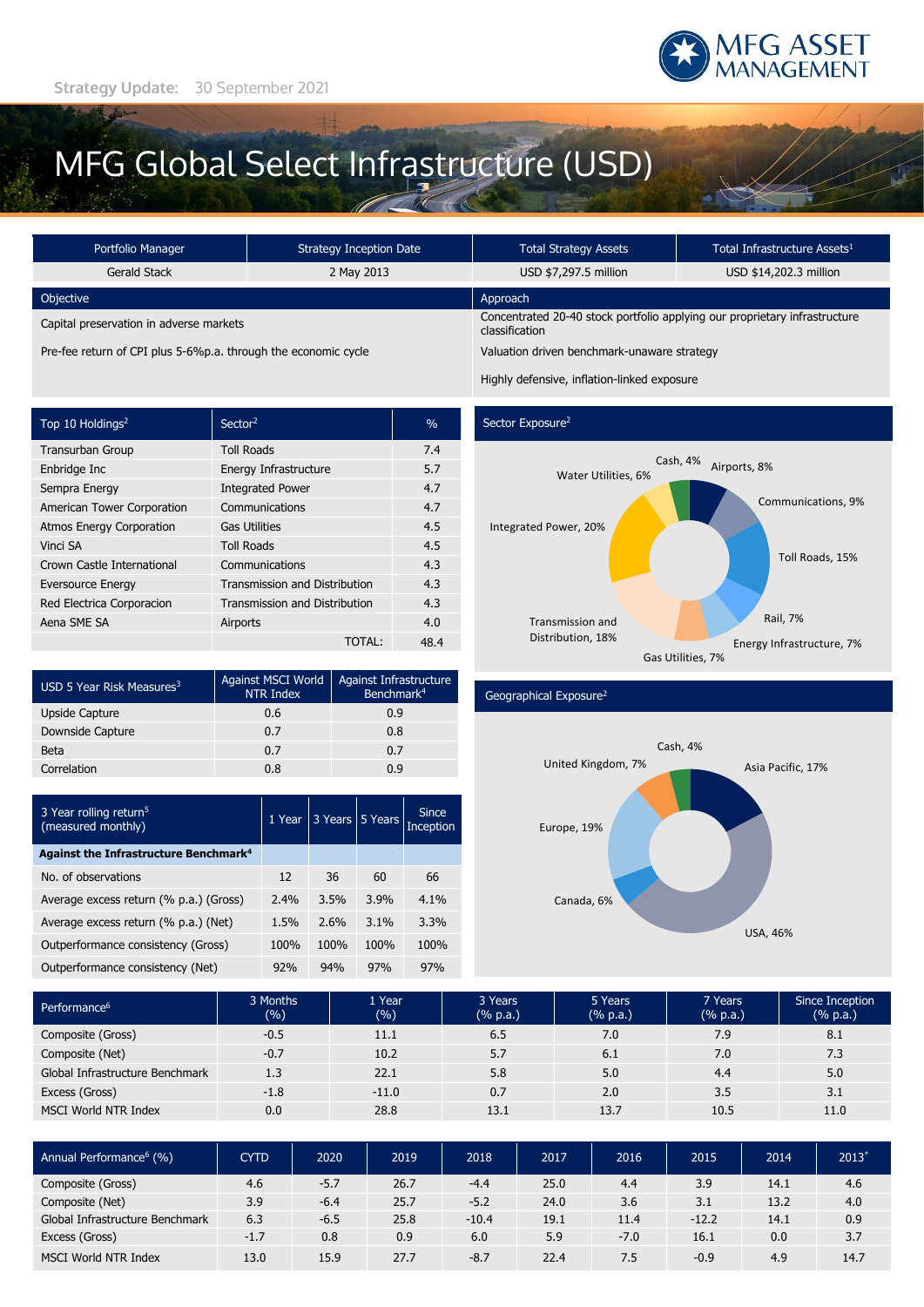<sup>1</sup> Comprised of all Infrastructure Strategies.

<sup>2</sup> The data is based on a representative portfolio for the strategy. Refer to the GIPS Disclosure below for further information. Sectors are internally defined. Geographical exposure is by domicile of listing. Exposures m not sum to 100% due to rounding.

<sup>3</sup> Risk measures are for the Global Select Infrastructure Composite calculated before fees in USD. The Global Equity Index is the MSCI World NTR Index, enley Mark Inters are form the Mark and from 1 January 2015<br>\* The Ben Global Infrastructure NTR Index.

is a secure the state of calculated in USD and rolled monthly for the duration of each period shown. The average excess return is then calculated for each period, with outperformance consistency indicating the Rolling 3-ye

percentage of positive excess returns. Strategy inception is 2 May 2013.<br><sup>6</sup> Returns are for the Global Select Infrastructure Composite and denoted in USD. Performance would vary if returns were denominated in a currency o Disclosure section below for further information. Composite (Net) returns are net of fees charged to clients and have been reduced by the amount of the highest fee charged to any client employing that strategy during<br>the p \* Returns are only for part year.

#### **IMPORTANT NOTICE**

This material is being furnished to you to provide summary information regarding Magellan Asset Management Limited trading as MFG Asset Management ('MFG Asset Management') and an investment fund or investment strategy managed by MFG Asset Management (**'Strategy'**). This material is not intended to constitute advertising or advice of any kind and you should not construe the contents of this material as legal, tax, investment or other advice. In making an investment decision, you must rely on your own examination of any offering documents relating to the Strategy.

The investment program of the Strategy presented herein is speculative and may involve a high degree of risk. The Strategy is not intended as a complete investment program and is suitable only for sophisticated investors who can bear the risk of loss. The Strategy may lack diversification, which can increase the risk of loss to investors. The Strategy's performance may be volatile. Past performance is not necessarily indicative o future results and no person guarantees the future performance of the Strategy, the amount or timing of any return from it, that asset allocations will be met, that it will be able to implement its investment strategy or t actual performance of an MFG Asset Management financial product or service may differ materially from those reflected or contemplated in such forward-looking statements. The Strategy will have limited liquidity, no lary market for interests in the Strategy is expected to develop and there are restrictions on an investor's ability to withdraw and transfer interests in the Strategy. The management fees, incentive fees and allocation and other expenses of the Strategy will reduce trading profits, if any, or increase losses.

No representation or warranty is made with respect to the correctness, accuracy, reasonableness or completeness of any of the information contained in this material. This information is subject to change at any time and on direct, indirect or consequential, including loss of profits, damages, costs, claims or expenses, relating to or arising from your use or reliance upon any part of the information contained in this material including tradi losses, loss of opportunity or incidental or punitive damages.

No distribution of this material will be made in any jurisdiction where such distribution is not authorised or is unlawful. This material does not constitute, and may not be used for the purpose of, an offer or solicitatio contained within it may not be reproduced, or disclosed, in whole or in part, without the prior written consent of MFG Asset Management. Further information regarding any benchmark referred to herein can be found at www.mfgam.com.au. Any trademarks, logos, and service marks contained herein may be the registered and unregistered trademarks of their respective owners.

United Kingdom - This material does not constitute an offer or inducement to engage in an investment activity under the provisions of the Financial Services and Markets Act 2000 (FSMA). This material does not form part of any offer or invitation to purchase, sell or subscribe for, or any solicitation of any such offer to purchase, sell or subscribe for, any shares, units or other type of investment product or service. This material or an material is exempt from the restrictions in the FSMA as it is to be strictly communicated only to 'investment professionals' as defined in Article 19(5) of the Financial Services and Markets Act 2000 (Financial Promotion) Order 2005 (FPO).

<u>United States of America</u> - This material is not intended as an offer or solicitation for the purchase or sale of any securities, financial instrument or product or to provide financial services. It is not the intention o available upon request and also may be found in Part II of MFG Asset Management's Form ADV.

The Global Infrastructure Benchmark is comprised of the following: from inception to 31 December 2014 the benchmark is UBS Developed Infrastructure & Utilities Index Net Total Return and from 1 January 2015 the benchmark is S&P Global Infrastructure Net Total Return Index. The benchmark changed because UBS discontinued their index series.

The UBS Developed Infrastructure & Utilities Index Net Total Return is a market capitalisation weighted index that is designed to measure the equity performance of listed Infrastructure and Utility stocks. Index results assume the reinvestment of all distributions of capital gain and net investment income using a tax rate applicable to non-resident institutional investors who do not benefit from double taxation treaties.

The S&P Global Infrastructure Net Total Return Index is a market capitalisation weighted index that is designed to track 75 companies from around the world diversified across three infrastructure sectors energy, transportation and utilities. Index results assume the reinvestment of all distributions of capital gain and net investment income using a tax rate applicable to non-resident institutional investors who do not benefit from double taxation treaties.

#### **GLOBAL INVESTMENT PERFORMANCE STANDARDS (GIPS®) DISCLOSURE**

Magellan Asset Management Limited, doing business as MFG Asset Management in jurisdictions outside Australia and New Zealand, (MFG Asset Management) claims compliance with the Global Investment Performance Standards (GIPS ®)

For the purpose of complying with GIPS, the Firm is defined as all discretionary portfolios managed by MFG Asset Management, excluding brands managed by subsidiaries operating as distinct business entities. MFG Asset Management is a wholly-owned subsidiary of the publicly listed company Magellan Financial Group Limited. MFG Asset Management is based in Sydney, Australia. Total Firm assets is defined as all assets managed by MFG Asset Management, excluding assets managed by subsidiaries operating as distinct business entities.

The Global Select Infrastructure composite is a concentrated global strategy investing in strictly defined or "pure" infrastructure companies, (typically 20-40). The filtered investment universe is comprised of stocks that

To achieve investment objectives, the composite may also use derivative financial instruments including, but not limited to, options, swaps, futures and forwards. Derivatives are subject to the risk of changes in the marke may reduce its returns.

A copy of the composite's GIPS compliant presentation and/or the firm's list of composite descriptions are available upon request by emailing client.reporting@magellangroup.com.au

The representative portfolio is an account in the composite that closely reflects the portfolio management style of the strategy. Performance is not a consideration in the selection of the representative portfolio. The characteristics of the representative portfolio may differ from those of the composite and of the other accounts in the composite. Information regarding the representative portfolio and the other accounts in the composite is available upon request.

USD is the currency used to calculate performance.